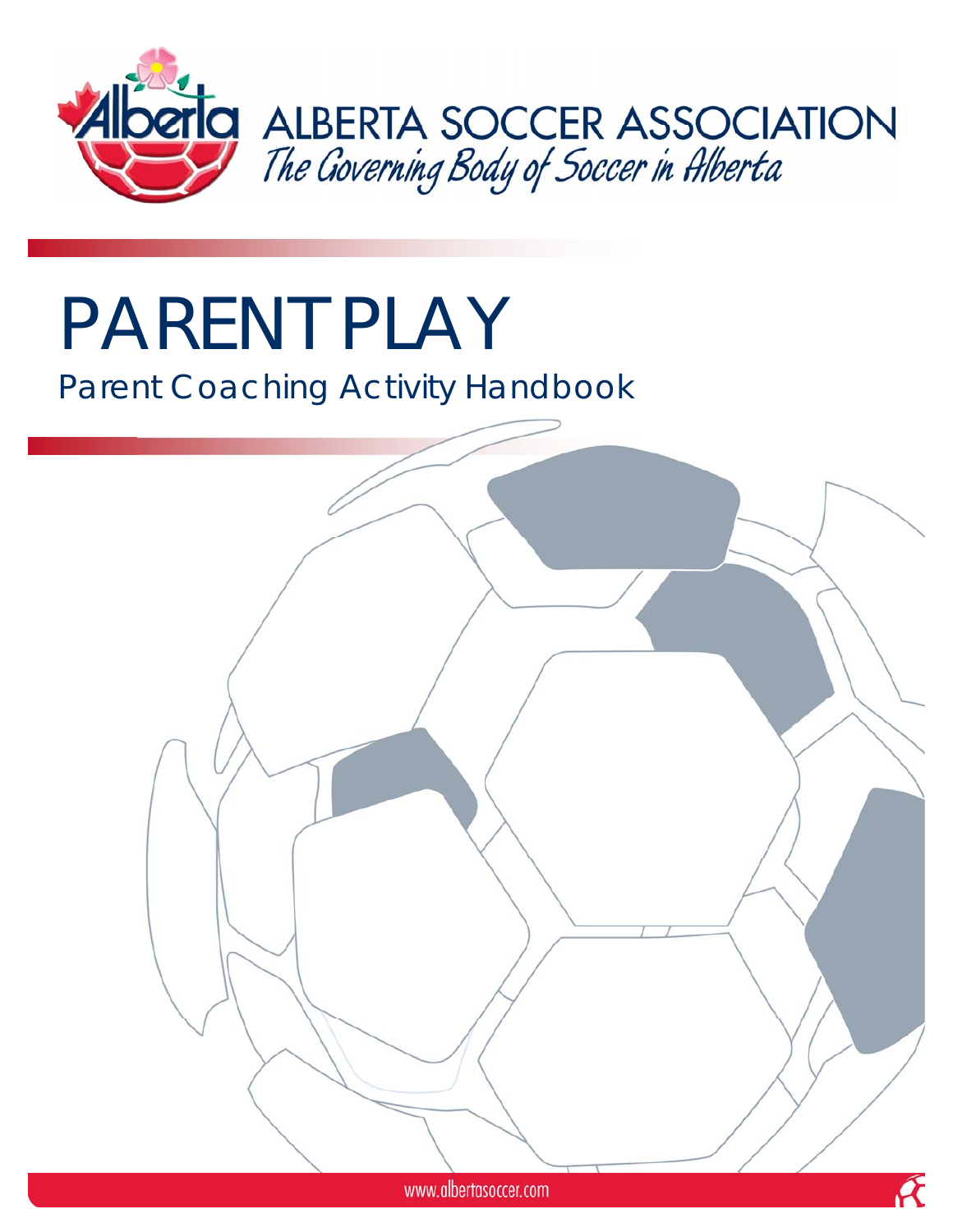## Introduction

Thank you for taking the Parent Play Clinic. Below are the activity plans for the sessions that you participated within for this clinic. Please remember these are activities to be played with children – so let them play and find their own success.

### **ACTIVITIES LIST**

- **BALL JUGGLING**
- SOCCER TENNIS
- THREE GOALS AND IN
- WALLIE
- PANNA
- TRAM‐LINES
- BAKED BEANZ
- CROSSBAR CHALLENGE
- TWIST N SHOOT
- US PENALTY SHOOT‐OUT

For further information on Alberta Soccer Grassroots Programming contact: Manager of Grassroots Development: grassroots@albertasoccer.com

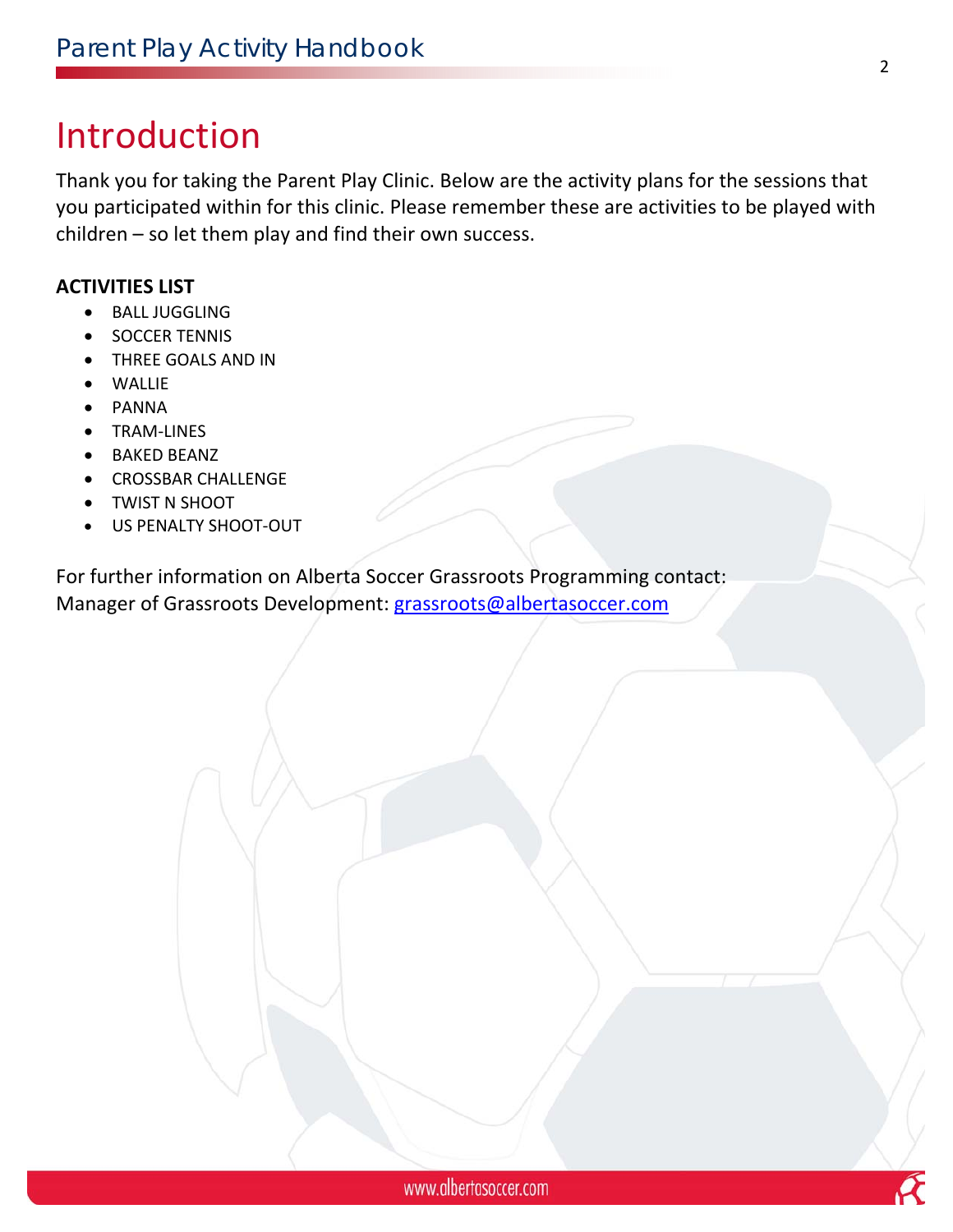## Let's Go Play!

#### **BALL JUGGLING**



**Set Up:** Juggling is an individual technical skill set that is encouraged from a young age. Players simply need to find some space and a ball to practice keeping the ball off the floor.

**Instructions:** This activity may commence with players practicing one bounce and one touch, remembering to strike the bottom of the ball with the top of the foot softly. As players develop their ability and confidence other body parts should be incorporated to the sequence ‐ head and knees.

They should further attempt accumulating as many touches as possible between the ball touching the floor.

#### **SOCCER TENNIS**



**Set Up:** Soccer Tennis brings a game concept to juggling where two or more players may play within two square/rectangular sized courts. The size should be appropriate to the players age and ability.

The concept is similar to tennis, where teams pass the ball over a mid‐line (net) to their opponents for them to return the ball likewise.

**Options:** There are many rules that may guide competition as the players improve. 1. The ball is allowed to bounce on the court twice (or any given number) before being returned to your opponent and players are permitted unlimited touches.

2. If the ball bounces outside the court or more than the designated number of

bounces, on a player's side their opponent receives a point.

3. Following the gaining of a point, the winning team gains service and plays the ball to their opponent to recommence the sequence. All service passes must be played above head height - but the head height ruling is only for the service shot.

4. The game may progress for any series of points (10, 20) and players should replicate tennis, whereby they switch ends at appropriate times within this game.

**OPTIONS:** There are many adaptations to the game rules of tennis, whereby the number of bounces on the floor, touches by a player may be adjusted to alleviate or increase the degree of difficulty for the player. When starting out, this game provides a strong challenge, but once players gain confidence, it is an effective game played the world over.

#### **THREE GOALS & IN**



to keep the shot low and if possible into the corners.

**Set Up:** This is a simple set up for any number of players and may be adapted in many ways. The organization is a goal and ball. The objective is for the striker to score three goals and then switch roles with the goalkeeper.

**Instructions:** The game is essentially a one on one activity (field 1). The striker may be conditioned to shoot with either foot, limit the number of touches, or play an aerial shot on the volley.

If another player is available (field 2) then they may play a game of  $1 \vee 1$  against each other. In this situation the winner rotates position with the goalkeeper once three goals have been scored and a new game commences.

**Options:** Shooting coaching points would be to consider accuracy before power, try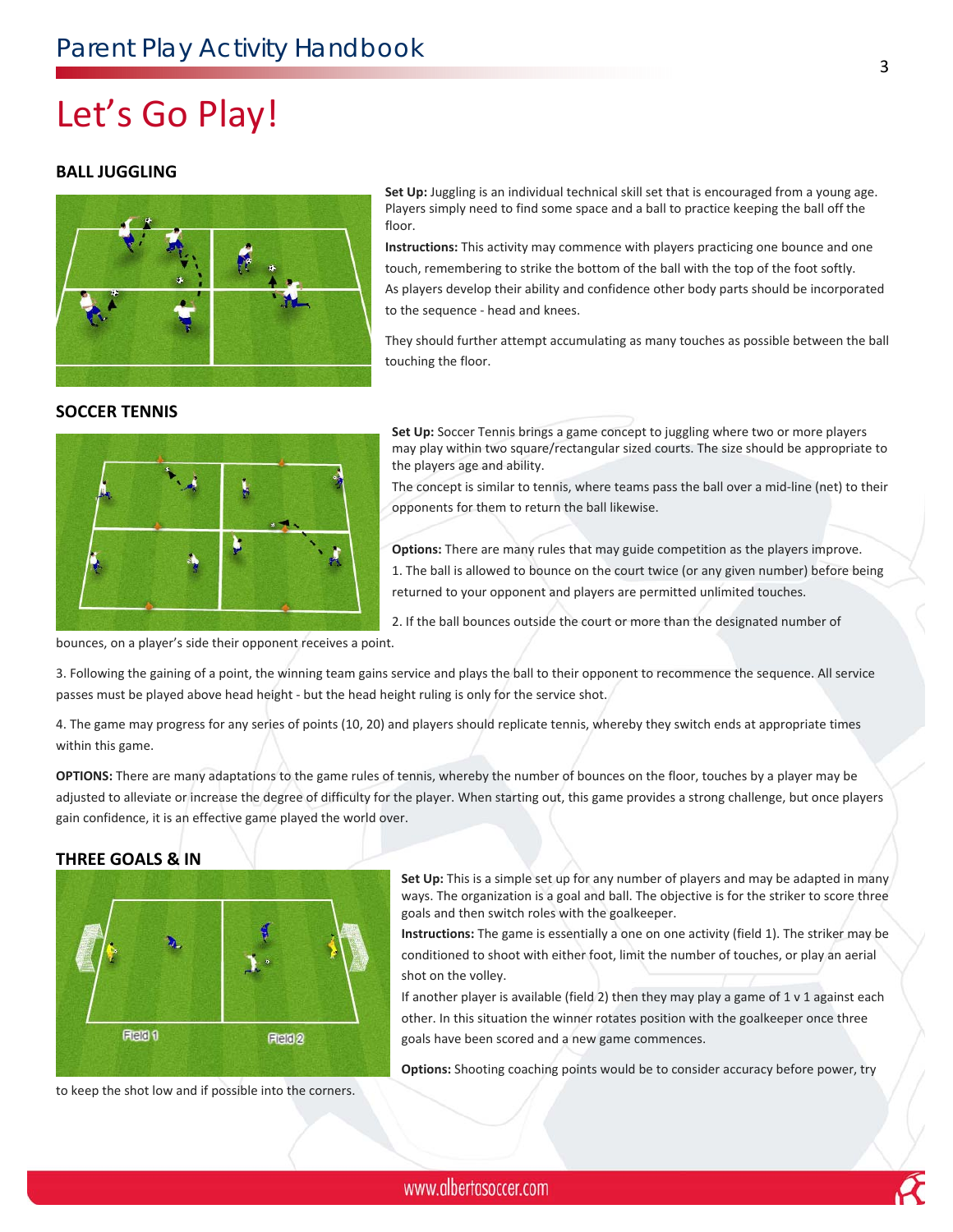#### **WALLIE**



**Set Up:** A key activity for all aspiring players, to enhance passing accuracy and receiving the ball.

**Instructions:** The activity is passing of the ball against a wall and receiving the rebound. It may be played as an individual or with small groups.

As an individual the player will set the distance they are positioned from the wall and should seek to perform a set number of consecutive one touch passes. There are lots of conditions that may be applied to this activity: Left or right foot, inside, outside or top of the foot, two touches with alternating feet or surfaces, aerial balls, using different surfaces to control the ball, thigh, chest or head.

**Options:** As a team 'Wallie' may be played in a relay fashion where the players play one touch within a specified area and if a player misses the zone or takes more than the specified number of touches they are eliminated from the contest.

A further option if two walls are available is to practice receiving and turning with the ball as indicated in Field 2 diagram. Again, any number of conditions may be applied to this activity such as which controlling surface or number of touches may be used.

#### **PANNA**



**Set Up:** This activity may be played as Panna with just a ball between two players. The idea is that the player in possession manipulates the ball and attempts to tease their opponent to challenge for the ball and then plays the ball between their legs (nutmeg) to score.

**Instructions:** An alternative game is to play a close skills 1 v 1 game with two small goals and no goalkeepers. The players seek to score as many goals as possible, for a target number of goals, for example 10. However, if a player achieves a nut‐meg (Panna) on their opponent, then they win the duel regardless of the score at the time.

**Options:** This activity encourages close skills to move the ball with lots of intricate

touches and drag-backs to tease the defending player to stretch their legs and open an opportunity for the player in possession to make a nutmeg (ball played between their opponent's legs).

#### **TRAM‐LINES**



**Set Up:** This is a challenging passing activity for players working in pairs. The initial activity is played around two cones and encourages the players to receive and move the ball on the players first touch, so they must play around and along the channel of cones on two touches.

**Instructions:** Players should be encouraged to use a specific foot and consider their body position when receiving, moving and playing the ball.

**Options:** The second activity is played between two players with no cones, but a ball each, so the players pass and receive a ball at the same time. This activity encourages players to consider the movement of the ball and the strength of their touch on receiving the ball.

Once the basic movement patterns have been mastered, players should be encouraged to rotate the directional play, so instead of receiving on their left and passing with their right, they play the opposite direction, hence receive on their right and pass with their left foot.

They may be instructed to play off one foot, so players should receive on the outside of their right foot and pass with the inside of the same foot.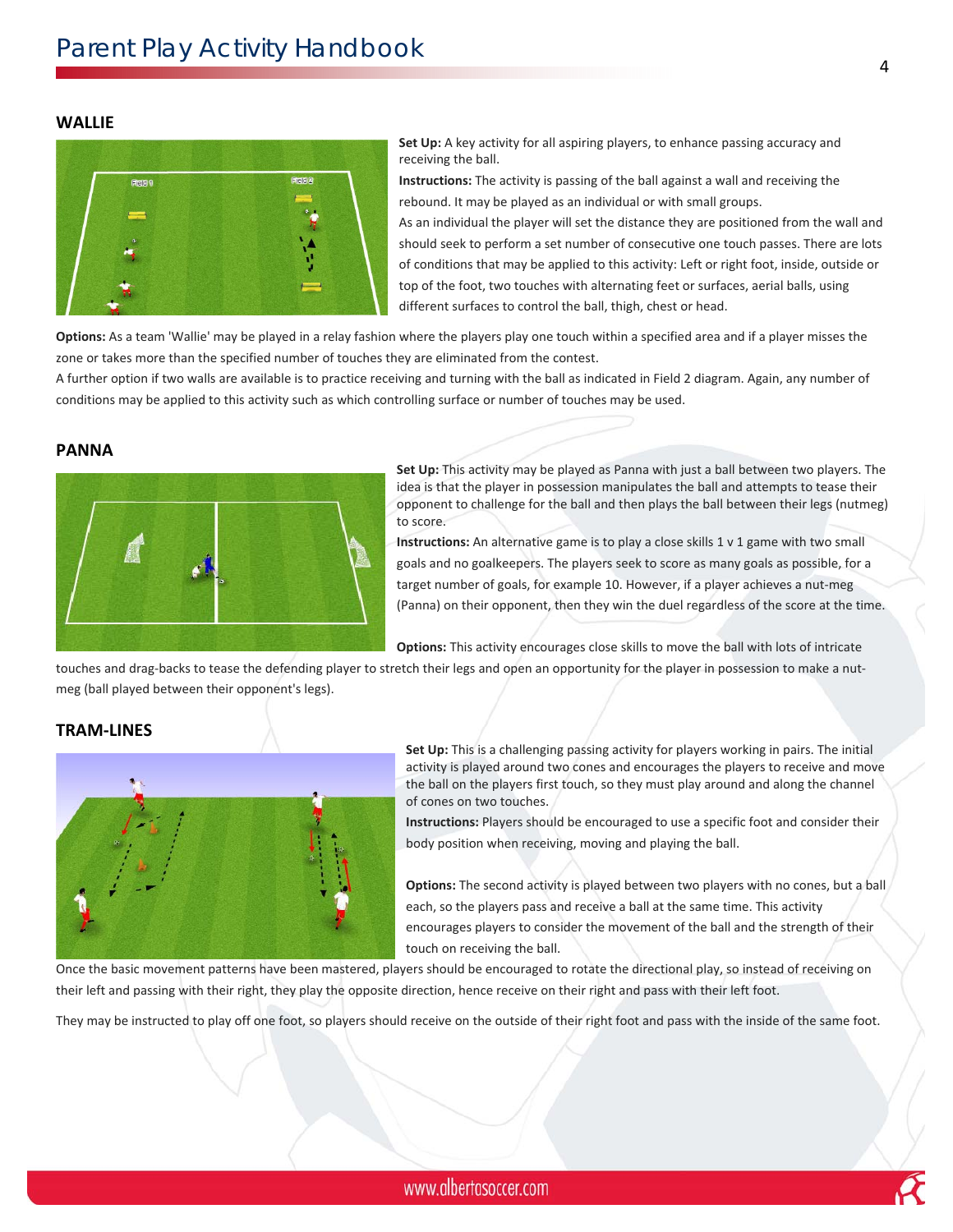#### **BAKED BEANZ**



**Set Up:** This is a dribbling relay and the players work in pairs. Each pair has two cones placed before them, the distance will be dependent upon the challenge required by the players and one ball per pair. Players should commence the activity without, then add in the ball to focus on technical development.

**Instruction:** The players are instructed to run around and between the two cones in a figure of 8 pattern for two loops. They return to their partner who repeats the sequence. In a race, the first pair to complete the sequences wins, however in the activity the emphasis should be on technique and movement patterns.

**Options:** As indicated it is a good idea to observe the players performing the right sequence (pattern) first, without a ball. Then add in some fun physical literacy actions

such as laying in your stomach at one cone and sitting on your butt at the other?

Finally add in the ball and guide the players to understand which is the most efficient part of the foot to use in the sequence.

- 1. Right foot only (inside and outside of the foot)
- 2. Left foot only (inside and outside of the foot)
- 3. Inside of both feet (left foot around one cone and right foot around the other)
- 4. Outside of both feet (left foot around one cone and right foot around the other)
- 5. Drag through ‐ no conditions except when passing between the cones the player must drag the ball with the bottom of the shoe.

The key is to change feet whenever passing between the two cones.

A further challenge maybe to place a spare ball on the two cones and the players are conditioned to avoid knocking these off the cones.

#### **CROSSBAR CHALLENGE**



**Set Up** This is a fun and engaging activity for players to develop their ability to strike and lift a ball. Two teams are positioned either side of one set of goalposts, the players have as many balls as are available.

**Instructions** The objective of the activity is to strike the ball to hit the crossbar. Players should be instructed to stand an agreeable distance from the crossbar before attempting to strike the ball. They are not required to retrieve their balls as the opposition team will retrieve these and attempt to shoot back. The winning team will be the team who strikes the bar first or for a pre-determined number of strikes.

**Options** Other options for this activity are to condition which foot the strikers use. A further team challenge could be to hit the crossbar and then both side posts in the correct sequence (crossbar, right post left post).

#### **TWIST & SHOOT**



**Set Up:** The dimensions should match the age and ability of the players, who can play in pairs. Ideally the distance between the two lines should be sufficient to challenge the striker and allow the receiver an opportunity to save the shoot.

**Instructions:** The players start at each line and the player standing furthest from the goal (player A) has the ball. Player A passes to player B and then makes a retreating run to defend the goal, whilst player B moves with the ball to the outside line that they must cross and turn with the ball as quickly as possible, before attempting a shot on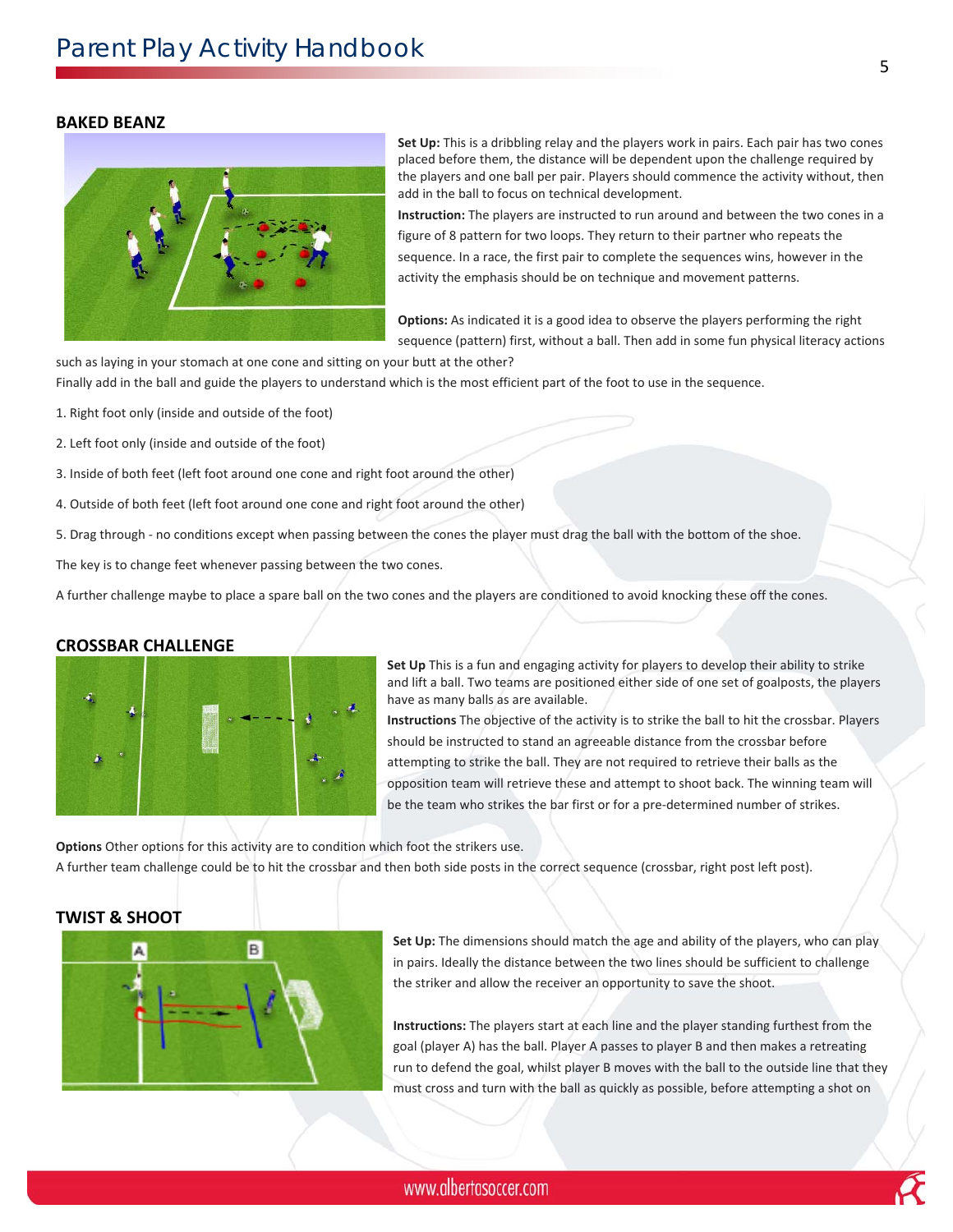goal. The shot must be taken from beyond the line. Each player then reverses their roles after each shot. The player receiving the ball must attempt to save a goal from being scored by using their body but not their hands or arms.

**Options:** The main techniques for this activity are running with the ball, turning and shooting. The essence is to push the ball ahead on the run, perform a tight turn that plays the ball ahead of your body as you turn, so that you can move on to strike the ball effectively. If the ball is still under the body following the turn, it will require an additional touch or step back to perform an effective shot.

Certain conditions may be placed on the activity to make it harder, such as conditioning the specific use of either foot, are requesting specific turns and then possibly positioning cones in between the lines to present a slalom run.

#### **US PENALTY SHOOT OUT**



**SET UP:** This activity can be played into one goal or alternatively two goals (as template above). The dimensions should reflect the ability and number of players available. There should be a goalkeeper for each goal and players compete in pairs, these may be teamed pairs or random pairs. The activity will also require a large supply of balls.

**INSTRUCTIONS:** In the illustrated template the two players commence the activity standing on the blue line and the goalkeepers on their respective goal-lines. On the coach's command both players run to their balls that are positioned on the centre line and commence to attack the opposite goal. They may choose to shoot or dribble the ball

closer to the goal before attempting a shot. The first player to score is the winner.

**OPTIONS:** There are lots of ways in which the activity may be adapted to include a fun and challenging start to each race. One may be to have the two players attack the same goal, hence a race to the same ball. Others include

- 1. Players sitting down crossed legs
- 2. Players laying on their backs
- 3. Players laying on their stomachs
- 4. Players performing a somersault before taking possession of the ball
- 5. Player performing three spins before taking possession of the ball
- 6. Perform a slalom dribble around cones before shooting